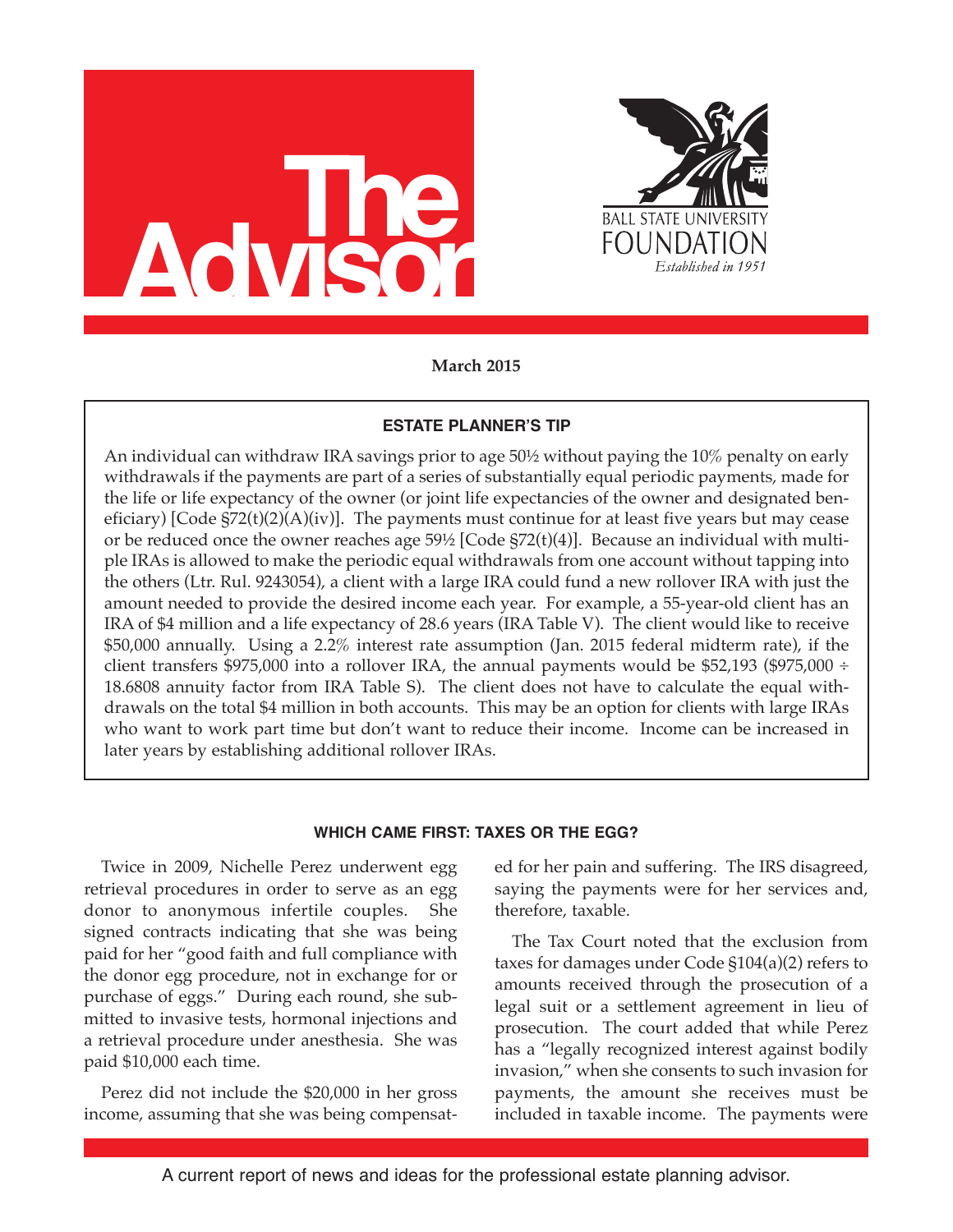made not to compensate her for the unwanted invasion, but for services rendered. Ruling in her favor could lead to professional boxers arguing that some portion of the payments are excludible because they are for bruises, cuts and nosebleeds, or a hockey player excluding a portion of his million dollar salary for the chipped teeth that are an inevitable part of his career. Clearly, some of the payments received in these occupations "reflect the risk that they will feel pain and suffering," but it's pain and suffering they agreed to before beginning the work, said the court (*Perez v. Comm'r*., 144 T.C. No. 4).

### **ADDING BY DIVIDING**

Martin named his revocable living trust as the designated beneficiary of his IRA. Following his death, the successor trustee divided the IRA into five equal shares, labeling each as a beneficiary of Martin's IRA. The trustee proposes to distribute the five separate IRAs to new IRAs, each titled in Martin's name for the benefit of one of his five children. The living trust, which became irrevocable at Martin's death, directed that each share could be distributed outright to any child who had reached the age of 30. All five children had attained age 30 at Martin's death.

The IRS ruled that the trust was a "seethrough" trust [Reg. §1.401(a)(9)-4, Q&A-5] and that the five beneficiary IRAs will be inherited

#### **PHILANTHROPY PUZZLER**

Myra was planning to create a charitable remainder trust but didn't want her favorite charity to have to wait until her death before receiving any benefits. Her advisor suggested that she could include the charity as an income beneficiary, as well as remainder beneficiary, of the trust. In reviewing the computations of the charitable deduction with Myra, her advisor explained that she could deduct the value of charity's remainder interest but could deduct nothing as to charity's share of the income interest. Why is this true?

IRAs within the meaning of Code §408(d)(3)(C). Therefore, ruled the IRS, each of Martin's five children may take required minimum distributions from his or her respective IRA based on the life expectancy of the oldest of the siblings who remain a beneficiary of the trust on September 30 of the year following Martin's death (Ltr. Rul. 201503024).

#### **FOUNDATIONS MAY BE LIABLE TRANSFEREES**

Dorothy Diebold, age 94, wanted to make gifts to her three children, but her advisors informed her that she would have to sell shares of closely held stock in the marital trust established by her husband to make cash gifts. Prior to the sale, one-third of the shares were transferred to a charitable foundation created by her husband in 1963.

The closely held shares were valued at about \$319 million. The capital gains tax was estimated at about \$81 million. Diebold's advisors arranged a sale at a discount in a convoluted transaction to a new, unrelated entity that claimed losses sufficient to offset the built-in gain on the shares. The \$309 million paid for the shares was distributed to the marital trust and the foundation. The foundation then distributed all its assets to three foundations formed by Diebold's children.

The IRS assessed a deficiency, saying the sale of the stock was in essence a sale of the company's assets followed by a liquidating distribution to the shareholders. However, when the IRS was unable to find any assets of the company from which to collect the tax, it asserted transferee liability against each of the foundations.

The Tax Court said the original Diebold Foundation was not liable because it lacked actual or constructive knowledge under New York law of the fraudulent tax avoidance scheme. Since the original foundation was not liable, the successor foundations could not be liable. The IRS appealed to the Second and Ninth Circuit Courts of Appeals – representing where two of the three foundations were organized. The Second Circuit, finding the shareholders had constructive knowledge of the scheme, remanded to the Tax Court to determine transferee status and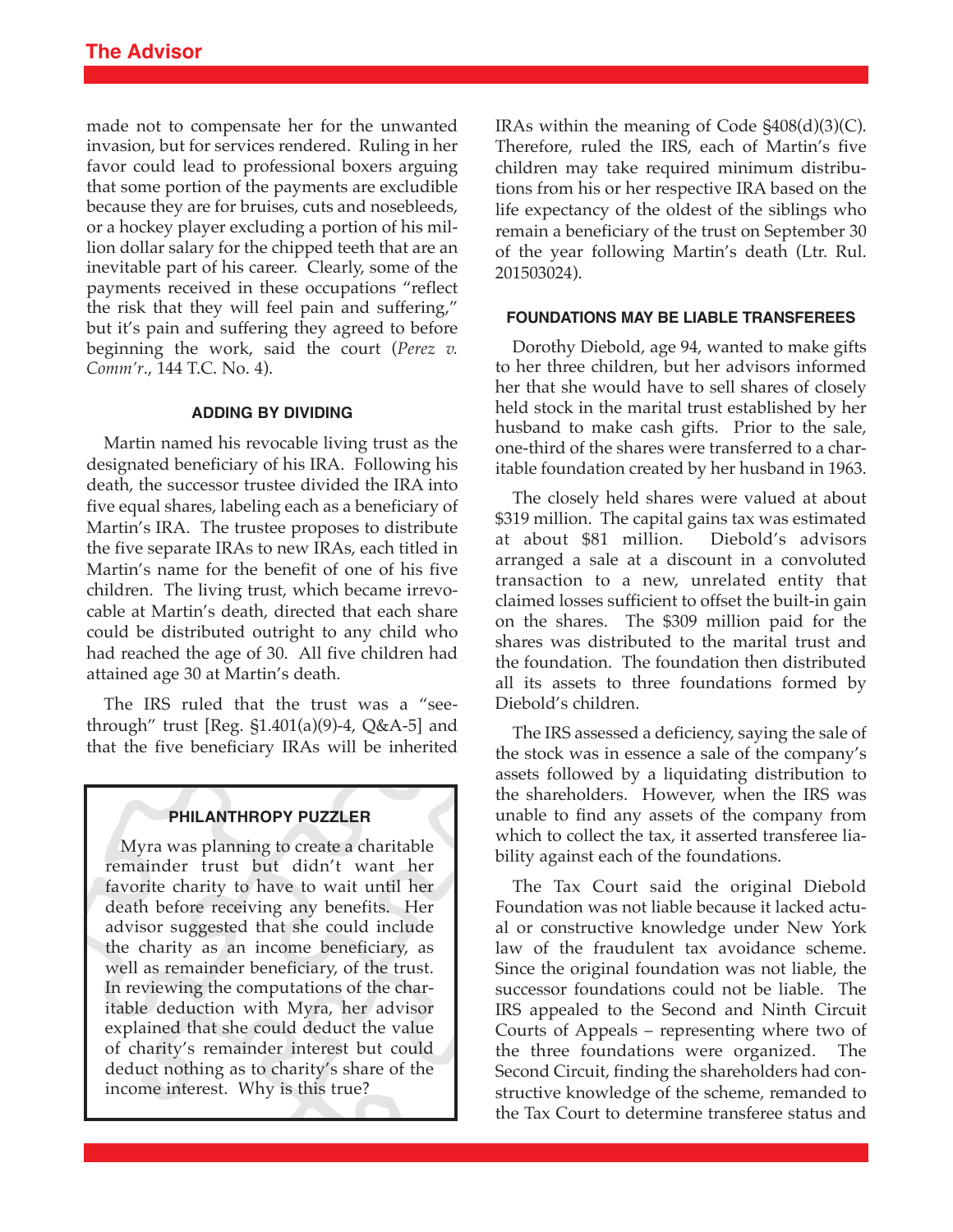the applicable statute of limitations. The Ninth Circuit found that the Second Circuit decision of the shareholders' knowledge of the fraudulent conveyance was "not demonstrably erroneous." That court, too, remanded to determine transferee status and the statute of limitations (*Salus Mundi Foundation v. Comm'r*., 2015-1 USTC ¶50,120).

#### **NO RECEIPTS, NO DEDUCTIONS**

Edgar and Julia Flores claimed a charitable deduction of \$1,230 for gifts by cash or check to miscellaneous charities and \$5,999 for expenses related to Julia's volunteer work. The IRS disallowed both amounts, saying the couple failed to substantiate their contributions, as required by Code §170(f)(17).

The Tax Court agreed, noting that they had no receipts, bank records or documentation for the gifts by cash or check and that Julia did not produce documents to substantiate her volunteer expenses (*Flores v. Comm'r*., T.C. Memo. 2015-9).

*Note:* Out-of-pocket expenses and unreimbursed expenditures incurred in performing volunteer services may be deducted, provided the taxpayer produces a canceled check, a receipt from the charitable organization with the donee's name, address and date of contribution or other reliable written records [Reg. §§1.170A-13(a)(1),  $(f)(10)(i)$ ].

#### **DIY RECEIPT NOT ADEQUATE**

Reg. §1.170A-13(f)(1) requires that donors claiming charitable deductions of more than \$250 have a contemporaneous written acknowledgment. What's more, the substantiation letter must come from the charity; it can't be written by the donor. The U.S. Court of Appeals agreed with the IRS and the Tax Court that John Longino was not entitled to the \$25,000 deduction he claimed because the acknowledgment he produced was "a self-generated receipt thanking himself," noted the court. Worse yet, Longino's statement lacked the required language attesting that either no goods or services were provided in exchange for the transfer, or a good faith estimate of the value of any quid pro quo (*Longino v. Comm'r*., 2014-1 USTC ¶50,104).

#### **"FLOATING" EASEMENT NOT QUALIFIED**

In 2013, the Tax Court ruled that donors were not entitled to a charitable deduction for a conservation easement on a golf course because the easement agreement permitted the donors to move the restriction to other property. The court said the easement was not a restriction in perpetuity, as required by Code §170(h)(2)(C).

The U.S. Court of Appeals (2nd Cir.) has affirmed, saying that although a restriction granted for less than a perpetual term might be valid under state law, it is not eligible for a federal income tax charitable deduction (*Belk v. Comm'r*., 2015-1 USTC ¶50,107).

### **COMPARISON OF CHARITABLE GIVING TECHNIQUES**

There are a variety of charitable giving techniques available to potential donors with varying future income and tax consequences. Donors, obviously, have different financial needs and tax problems, so the choice of a gift technique requires careful planning.

The following table compares a charitable remainder unitrust, a charitable remainder annuity trust, a charitable gift annuity and an outright gift

(*continued on back page*)

#### **PUZZLER SOLUTION**

In order to deduct the value of charity's income interest, the grantor must be considered the owner of the trust [Code §170(f)(2)(B)], as in a reversionary charitable lead trust. But for charitable remainder trust purposes, a qualified trust is not created until neither the grantor nor any other person is considered the owner under the grantor trust rules [Code §§671-677]. Myra receives no additional deduction for charity's income interest. A different rule applies to testamentary trusts, where the estate can be entitled to a deduction for the value of charity's income and remainder interests [*Estate of Boeshore v. Comm'r*., 78 TC No. 34 (1982)].